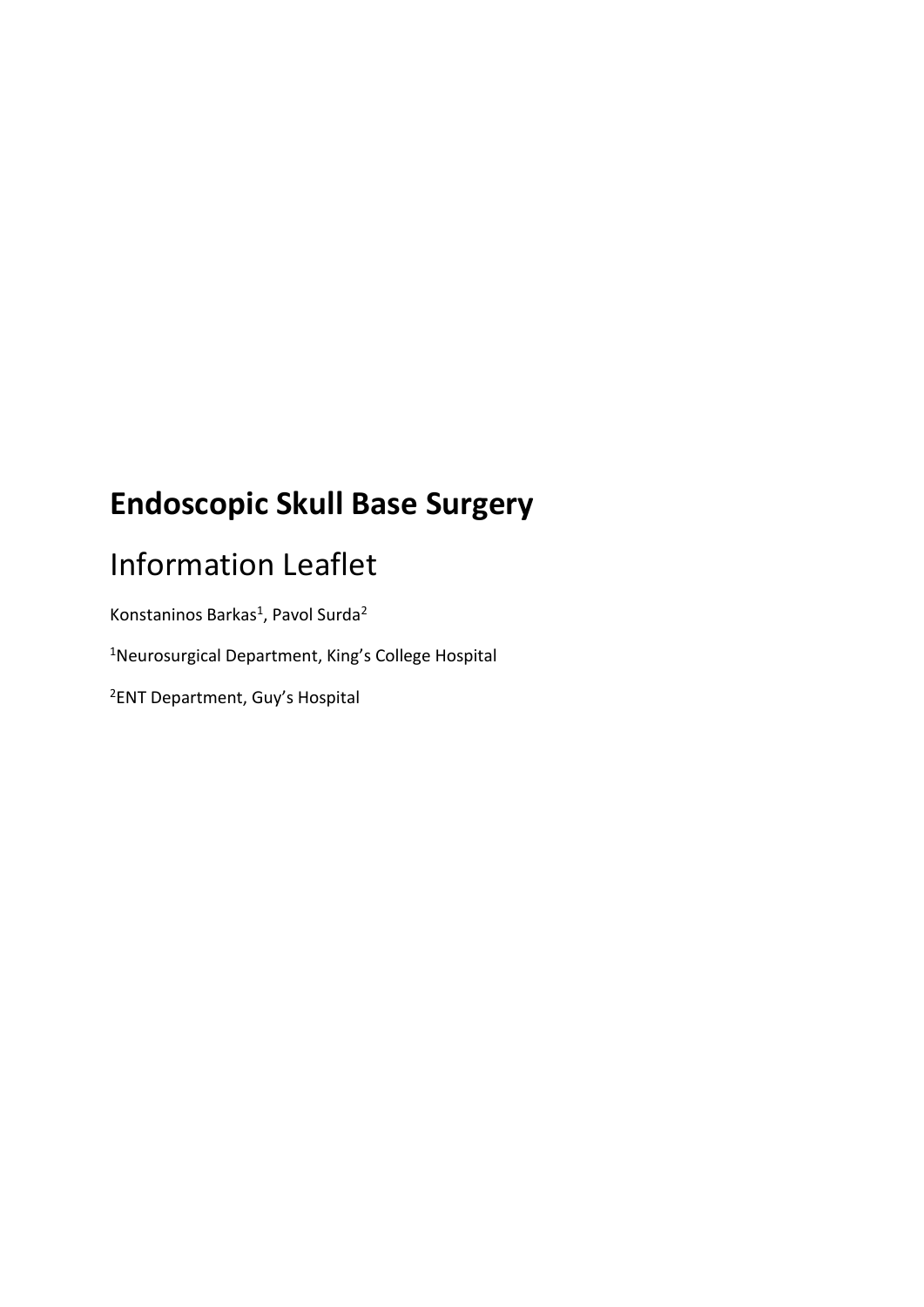#### **Before the surgery**

We understand that removal of sinonasal mass can cause concerns for patients and relatives. Intention of this booklet is to explain the surgical aspects of your treatment and put your mind at ease. If you still have unanswered questions, your team will be happy to explain any further queries.

#### **What is a Tumour?**

Tumour is Latin for swelling but not all swellings are cancer.

Benign tumours grow slowly and do not invade into the local structures. These are the most common variety in the sinonasal cavity.

Malignant tumours are most commonly called cancer. These tumours invade the local tissues and can also spread to distant parts of the body.

Sinonasal tumours are rare and make up only 10% of all head and neck tumours with about 10 people in one million being affected every year. They can arise from any structures in the nose (the lining, blood vessels, nerves and even bone or cartilage).

#### **What are the treatment options?**

The choice of treatment will be dependent on a number factors including your tumour type, tumour size, severity of symptoms, your age, general well-being and your preferences.

Your surgical team will discuss the advantages and disadvantages of each option and help decide the best treatment plan in your case.

## **A decision to have surgery**

Treatment options for sinonasal tumours include surgery, medications and/or radiotherapy. Specialist healthcare professionals including neurosurgeons, ear/nose/throat surgeons, endocrinologists, neuro-ophthalmologists, neuro-pathologists, neuro-oncologists and neuroradiologists get together weekly in what's known as a multidisciplinary meeting to agree the best course of treatment for you.

If the recommendation is to have surgery, make sure that you understand the risks, benefits and limitations of surgery. If you do not have surgery, your symptoms and condition may continue to worsen. Only you can decide if surgery is right for you. If you have any questions, ask your surgeon.

#### **Which surgical approach?**

There are several different approaches to remove the pituitary tumour. Your surgeon will discuss the advantages and disadvantages of each approach in your case. Most operations on are now performed through the nose in minimally-invasive fashion. This is called transsphenoidal surgery meaning that we access the tumour through the cavity at the back of the nose by the endoscopic technique which allows a 'keyhole' and less disruptive approach.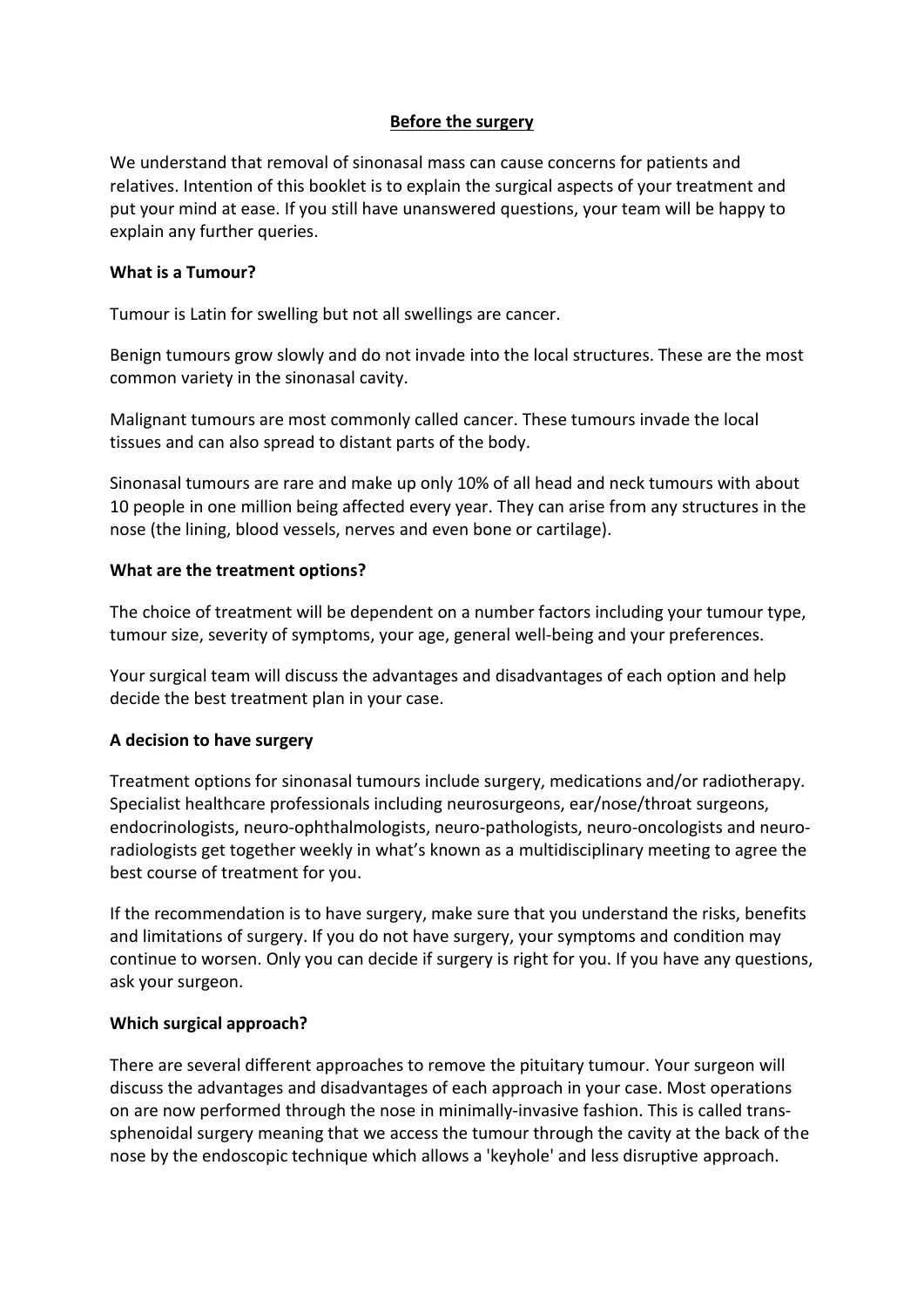Some tumours may necessitate a second stage operation via an opening in your skull. This is called a craniotomy. If that is the case please discuss in detail with your surgeon the aspects of this.

## **What does the surgery involve?**

Surgery usually takes about two hours and is performed under a general anaesthetic. No skin cuts in your face are needed for your operation. Using the camera, called endoscope, and specially designed surgical tools, your surgeon removes the tumour. In most of the cases, no nasal packing is required.

There is also a possibility of some tumour being left behind, which may require further surgical, medical and/or radiotherapy treatments. Your surgeon will be able to explain the likelihood of this in your case.

## **Potential risks**

As with any other operation there are potential risks but generally, skull base surgery is safe and most patients recover quickly and go home a few days later.

We will do our best to ensure that your operation is undertaken as safely as possible. However, complications can happen and include and are not limited to:

- Infection
- Bleeding
- Persistence / Recurrence of tumour
	- o This may necessitate further treatment with surgery and/or radiotherapy.
- Leak of brain fluid (also known as cerebrospinal fluid, CSF)
	- $\circ$  A thin membrane lies over the pituitary gland and if damage occurs, CSF can leak into nasal cavity. If this happens, surgeon usually identifies the leak and repair will be needed.
- Nose related complications:
	- $\circ$  Loss of smell usually temporary but rarely can be long-term.
	- $\circ$  Septal perforation Standard part of the pituitary surgery is to create a window on the back part of the septum. However, in cases of larger skull base defect, surgeon has to harvest a lining from the septum in order to close it. This increases the risk of cartilage breakdown and larger septal perforation.
	- $\circ$  If a graft is obtained from the leg or the tummy the would can be sore for a few days and infection can also happen

# *Rare complications include:*

- **•** Meningitis
	- $\circ$  CSF leak can lead to meningitis and must be treated with antibiotics. Early diagnosis is crucial, therefore contact the hospital immediately if you develop some or all of these symptoms: severe headaches, fevers, neck stiffness, vomiting, a dislike of bright lights, drowsiness and lack of energy.
- Injury to the nerves responsible for the vision (optic nerves) which could lead to deterioration or loss of vision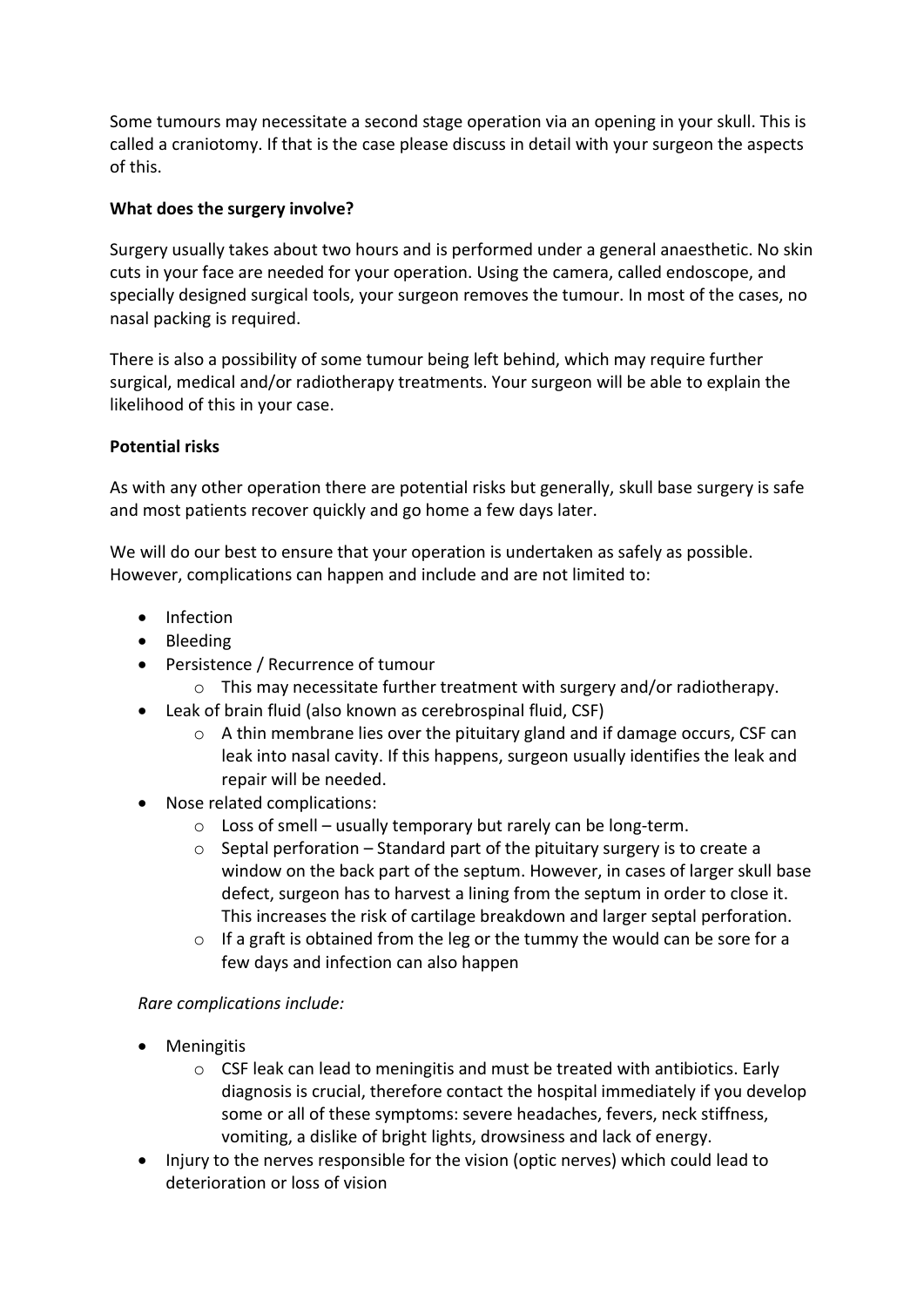• Injury to one of the major vessels that supply the brain with blood (arteries) which could lead to a stroke, haemorrhage, pseudoaneurysm formation

## **After the surgery**

Following the skull base surgery, most patients regain quite soon a fairly normal level of activity. However, there are certain recommendations that we would like you to keep in mind.

- It is normal to feel tired or fatigued after the surgery. It is important to increase your activity gradually and avoid doing too much because you are feeling good.
- Avoid lifting heavy objects (over 10 pounds) for the first three weeks. Avoid any activity where you hold your breath and push, for example weight lifting, lifting or moving heavy objects, or straining during bowel movements for the first three weeks
- You may shower immediately after surgery. If you have a leg or tummy incision from a fat graft, avoid getting it wet for the first 3 days after surgery by covering it with a waterproof dressing. Ask your nurse before discharge, if there any stitches that need to be removed. If that is the case, then a nurse in your GP practice could remove them.
- There is no need for a special diet, but avoid alcoholic beverages especially while taking pain medication.
- Smoking negatively affects the healing process thus we ask that you refrain from smoking.

## **Nasal Care**

- General rule is not to touch your nose for two weeks to the prevent cerebrospinal fluid (CSF) leak. You might notice a discharge from your nose, which is expected to be yellow or blood-tinged and of a thicker mucus consistency compared to CSF. CSF is watery and clear.
- After two weeks, you will start to regularly flush your nose with saline douches as instructed. It is very important to keep your nose clean to prevent infection and facilitate the healing process.
- You can start to gently blow your nose after 2 weeks.
- Avoid sneezing for three weeks. If you have to sneeze, do so through an open mouth, stay relaxed and let it happen! Though this sounds odd, most patients manage it! This is to reduce the risk of infections going up through the surgical site. Avoid things that make you sneeze

## **Medication**

After the surgery, you can resume your usual medications. Exceptions are any blood-thinning agents, anti-inflammatory agents and aspirin based drugs. We will specify when to resume these medications.